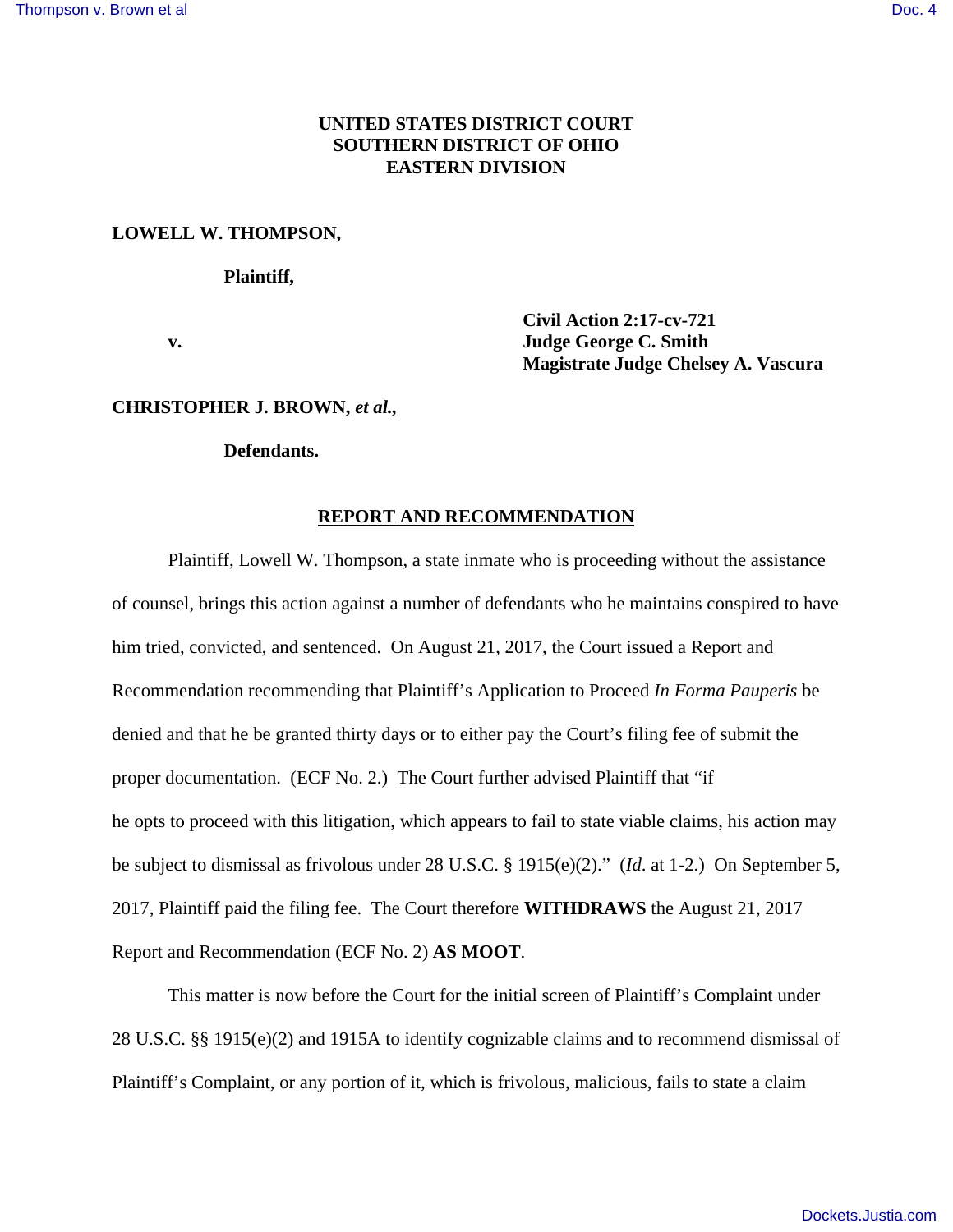upon which relief may be granted, or seeks monetary relief from a defendant who is immune from such relief. 28 U.S.C. § 1915(e)(2); *see also McGore v. Wrigglesworth*, 114 F.3d 601, 608 (6th Cir. 1997). Having performed the initial screen, for the reasons that follow, it is **RECOMMENDED** that the Court **DISMISS** this action pursuant to § 1915(e)(2) for failure to state a claim on which relief may be granted.

### **I.**

Congress enacted 28 U.S.C. § 1915, the federal *in forma pauperis* statute, seeking to "lower judicial access barriers to the indigent." *Denton v. Hernandez*, 504 U.S. 25, 31 (1992). In doing so, however, "Congress recognized that 'a litigant whose filing fees and court costs are assumed by the public, unlike a paying litigant, lacks an economic incentive to refrain from filing frivolous, malicious, or repetitive lawsuits.'" *Id*. at 31 (quoting *Neitzke v. Williams*, 490 U.S. 319, 324 (1989)). To address this concern, Congress included subsection  $(e)^1$ , which provides in pertinent part as follows:

(2) Notwithstanding any filing fee, or any portion thereof, that may have been paid, the court shall dismiss the case at any time if the court determines that--

\* \* \*

(B) the action or appeal--

(i) is frivolous or malicious;

(ii) fails to state a claim on which relief may be granted; or  $\dots$ .

28 U.S.C. § 1915(e)(2)(B)(i) & (ii); *Denton*, 504 U.S. at 31. Thus, § 1915(e) requires *sua sponte* dismissal of an action upon the Court's determination that the action is frivolous or malicious, or upon determination that the action fails to state a claim upon which relief may be granted.

<u>.</u>

<sup>1</sup> Formerly 28 U.S.C. § 1915(d).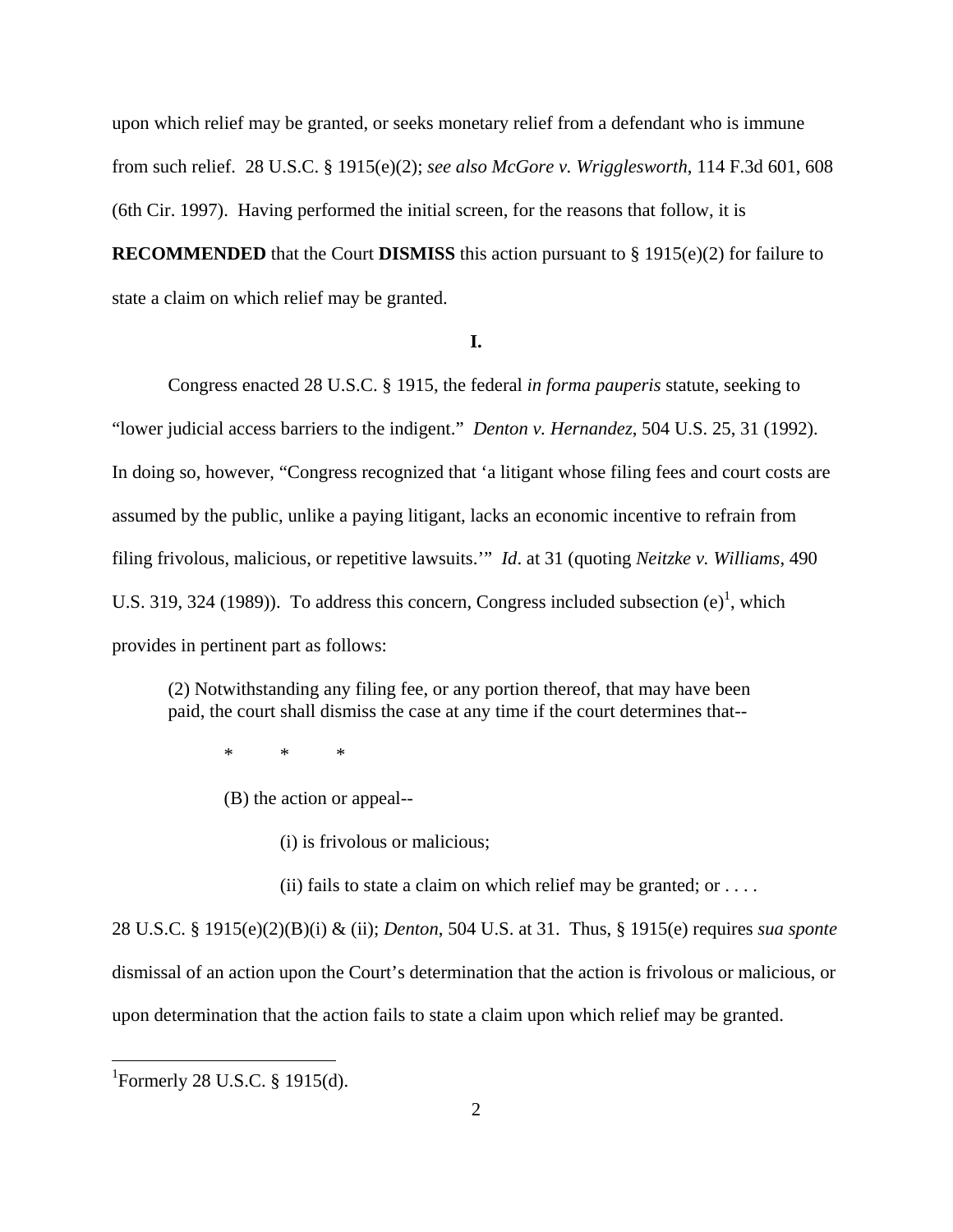To properly state a claim upon which relief may be granted, a plaintiff must satisfy the basic federal pleading requirements set forth in Federal Rule of Civil Procedure 8(a). *See also Hill v. Lappin*, 630 F.3d 468, 470–71 (6th Cir. 2010) (applying Federal Rule of Civil Procedure 12(b)(6) standards to review under 28 U.S.C. §§ 1915A and 1915(e)(2)(B)(ii)). Under Rule 8(a)(2), a complaint must contain a "short and plain statement of the claim showing that the pleader is entitled to relief." Fed. R. Civ. P. 8(a)(2). Thus, Rule 8(a) "imposes legal *and* factual demands on the authors of complaints." *16630 Southfield Ltd*., *P'Ship v. Flagstar Bank*, *F.S.B.*, 727 F.3d 502, 503 (6th Cir. 2013).

Although this pleading standard does not require "'detailed factual allegations,' . . . [a] pleading that offers 'labels and conclusions' or 'a formulaic recitation of the elements of a cause of action,'" is insufficient. *Ashcroft v. Iqbal*, 556 U.S. 662, 678 (2009) (quoting *Bell Atlantic Corp. v. Twombly*, 550 U.S. 544, 555 (2007)). A complaint will not "suffice if it tenders 'naked assertion[s]' devoid of 'further factual enhancement.'" *Id.* (quoting *Twombly*, 550 U.S. at 557). Instead, to survive a motion to dismiss for failure to state a claim under Rule 12(b)(6), "a complaint must contain sufficient factual matter . . . to 'state a claim to relief that is plausible on its face.'" *Id*. (quoting *Twombly*, 550 U.S. at 570). Facial plausibility is established "when the plaintiff pleads factual content that allows the court to draw the reasonable inference that the defendant is liable for the misconduct alleged." *Id.* "The plausibility of an inference depends on a host of considerations, including common sense and the strength of competing explanations for the defendant's conduct." *Flagstar Bank* , 727 F.3d at 504 (citations omitted). Further, the Court holds *pro se* complaints "'to less stringent standards than formal pleadings drafted by lawyers.'" *Garrett v. Belmont Cnty. Sheriff's Dep't.*, 374 F. App'x 612, 614 (6th Cir. 2010)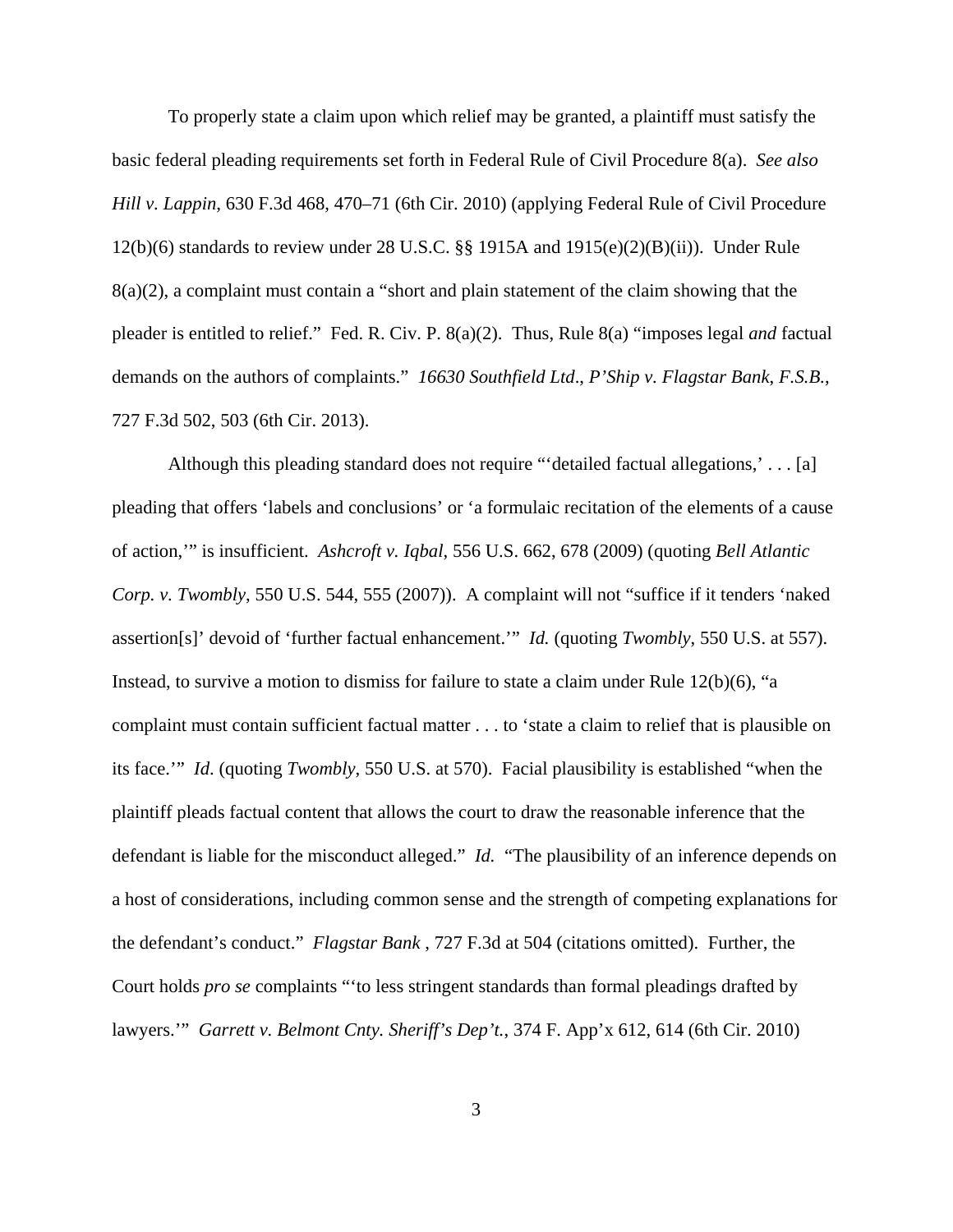(quoting *Haines v. Kerner*, 404 U.S. 519, 520 (1972)). This lenient treatment, however, has

limits; "'courts should not have to guess at the nature of the claim asserted.'" *Frengler v. Gen.* 

*Motors*, 482 F. App'x 975, 976–77 (6th Cir. 2012) (quoting *Wells v. Brown*, 891 F.2d 591, 594

(6th Cir. 1989)).

#### **II.**

The entirety of Plaintiff's Complaint states as follows:

Christopher J. Brown, Edmond P. Costello, Randy Nice, and Rachael Price conspired together without state substantive authority to do so and tried, convicted and sentenced Lowell W. Thompson to prison. Edmund P. Costello and Price without state statutory authority prosecuted Thompson for a criminal offense which he was never lawfully accused of, thereby denying him of any state sabotage remedy by law. Defendants Ronald C. Parsons and J.A. Peistrup acting as trial counsel attorneys for Thompson alleged to represent him in a criminal case where none existed by law. And Defendants Powell, Hendrickson, and Roughand ruled on Thompson's case in the court of appeals on procedure without lawful state authority, conspiring with others to deny Thompson the due process and equal protection of the law. These defendants knowingly denied Thompson substantive rights as a citizen by denying him his basic 4th Amendment rights and a trial by a court of law. As Defendant Brown refused to respond to the question of subject-matter jurisdiction raised in a motion to arrest judgment.

(Compl. 2, ECF No. 3.)

The foregoing allegations fail to survive the *Twombly* and *Iqbal* pleading standards. The undersigned is unable to discern what specific actions a state actor took that could plausibly form the basis of a claim entitling Plaintiff to relief. For example, Plaintiff alleges that several Defendants engaged in a conspiracy to violate his rights. "A civil conspiracy under § 1983 is an agreement between two or more persons to injure another by unlawful action." *Bazzi v. City of Dearborn,* 658 F.3d 598, 602 (6th Cir. 2011) (internal citation and quotations omitted). To state an actionable civil conspiracy claim, a plaintiff must allege the following elements: "(1) a single plan existed, (2) [the defendant] shared in the general conspiratorial objective to deprive [the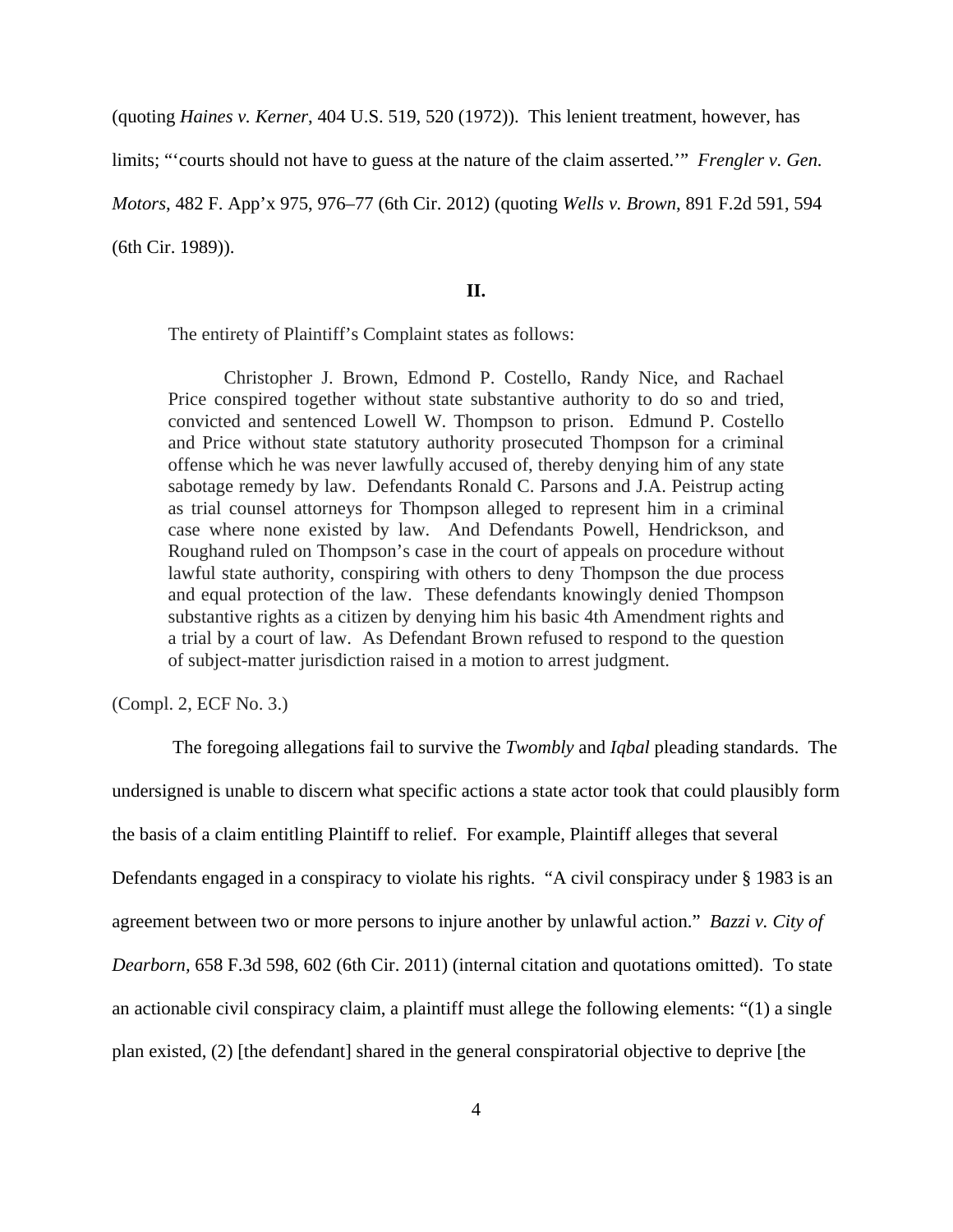plaintiff] of his constitutional (or federal statutory) rights, and (3) an overt act was committed in furtherance of the conspiracy that caused injury to [the plaintiff]." *Id.* A plaintiff may not rely on mere speculation and conjecture to establish the existence of an agreement. *Moore v. City of Paducah,* 890 F.2d 831, 834 (6th Cir. 1989) (in the summary judgment context). Applied here, Plaintiff's conclusory allegations fail to plausibly state a conspiracy claim.

Moreover, because all of the claims Plaintiff seeks to assert appear to imply the invalidity of his state-court criminal conviction, they must be dismissed as "*Heck-*barred." In *Heck*, the United States Supreme Court held that, in assessing a claim under 42 U.S.C. § 1983, a court "must consider whether a judgment in favor of the plaintiff would necessarily imply the invalidity of his conviction or sentence." *Heck v. Humphrey*, 512 U.S. 477, 487 (1994). If the claim would render a conviction or sentence invalid, "the complaint must be dismissed unless the plaintiff can demonstrate that the conviction or sentence has already been invalidated." *Id.*  Here, Plaintiff's claims appear to be premised upon his allegations that his criminal trial, conviction, and sentencing were unlawful or are invalid. Thus, under *Heck*, Plaintiff cannot proceed with any § 1983 claims because he cannot "prove that [his] conviction or sentence has been reversed on direct appeal, expunged by executive order, declared invalid by a state tribunal authorized to make such determination, or called into question by a federal court's issuance of a writ of habeas corpus, 28 U.S.C. § 2254." *Id*. at 486–87.

 If instead Plaintiff seeks to directly challenge the fact or duration of his confinement, his sole remedy in federal court is habeas corpus. *See Skinner v. Switzer*, 131 S.Ct. 1289, 1293 (2011) ("Habeas is the exclusive remedy . . . for the prisoner who seeks immediate or speedier release from confinement." (internal quotation marks and citation omitted)). Thus, to pursue any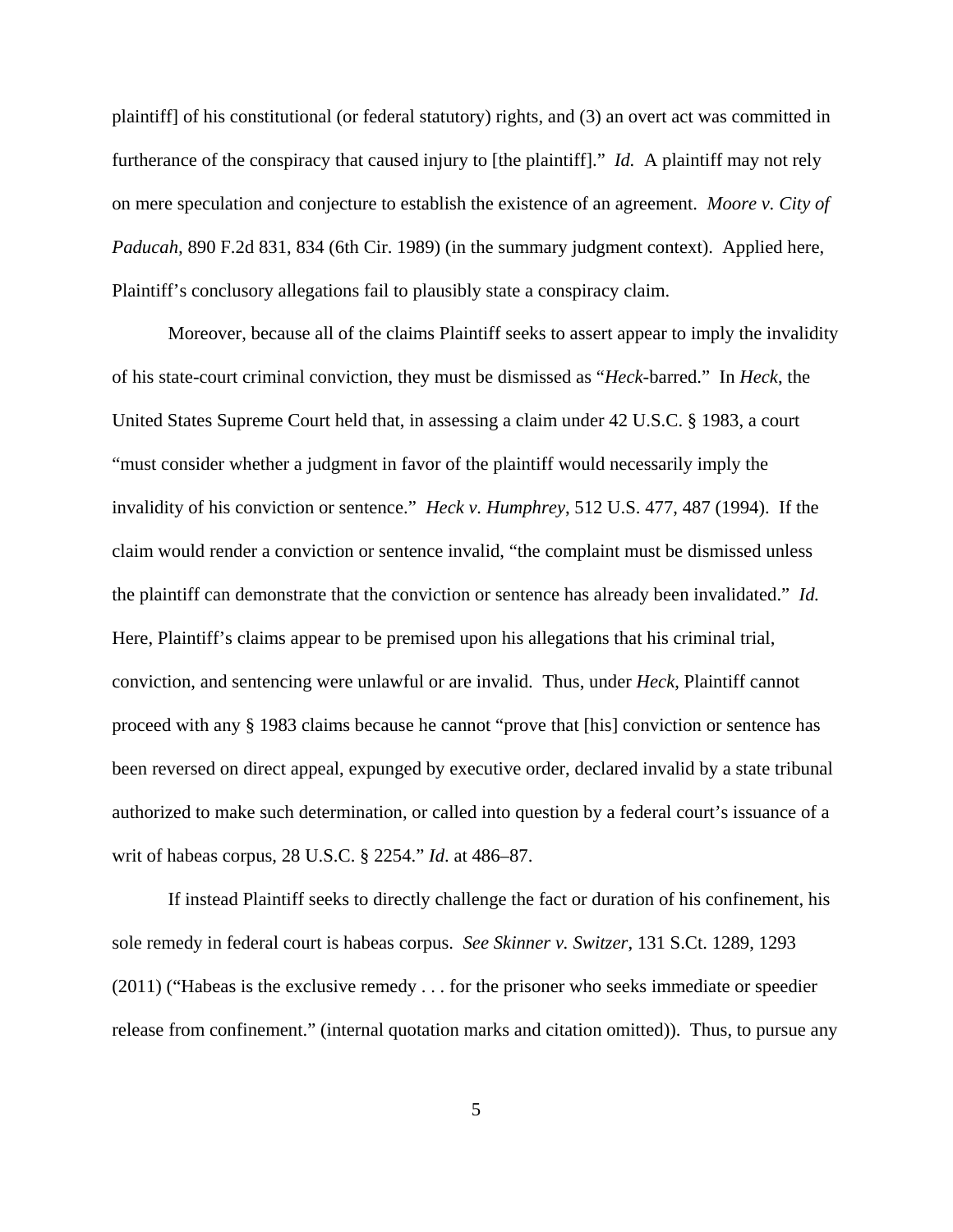such direct challenge to the duration of his incarceration, Plaintiff must file a petition for a writ of habeas corpus that complies with Rule 2(d) of the Rules Governing Habeas Corpus Cases Under Section 2254. The undersigned also notes that Plaintiff has failed to allege that he has exhausted his state-court remedies, which is a prerequisite to obtaining habeas relief under § 2254. 28 U.S.C. § 2254(b)(1)(A) ("An application for a writ of habeas corpus on behalf of a person in custody pursuant to the judgment of a State court shall not be granted unless it appears that—  $(A)$  the applicant has exhausted the remedies available in the courts of the State  $\dots$ .").

 Finally, although Plaintiff fails to provide the official capacity titles for the defendants he sues, it appears that several are either judicial officers or prosecutors. Both judges and prosecutors enjoy absolute immunity from civil liability when acting within acting within the scope of their duties. *Pierson v. Ray*, 386 U.S. 547, 553-54 (1967) (judges immune); *Imber v. Pachtman*, 424 U.S. 409, 427 (1976) (prosecutors immune). For this additional reason, Plaintiff's claims against those defendants who are judges or prosecutors must be dismissed.

#### **III.**

For the reasons set forth above, it is **RECOMMENDED** that this action be dismissed pursuant to 28 U.S.C. § 1915(e)(2) for failure to state a claim on which relief may be granted.

### **PROCEDURE ON OBJECTIONS**

 If any party seeks review by the District Judge of this Report and Recommendation, that party may, within fourteen (14) days, file and serve on all parties objections to the Report and Recommendation, specifically designating this Report and Recommendation, and the part in question, as well as the basis for objection. 28 U.S.C. § 636(b)(1); Fed. R. Civ. P. 72(b). Response to objections must be filed within fourteen (14) days after being served with a copy.

 $\sim$  6